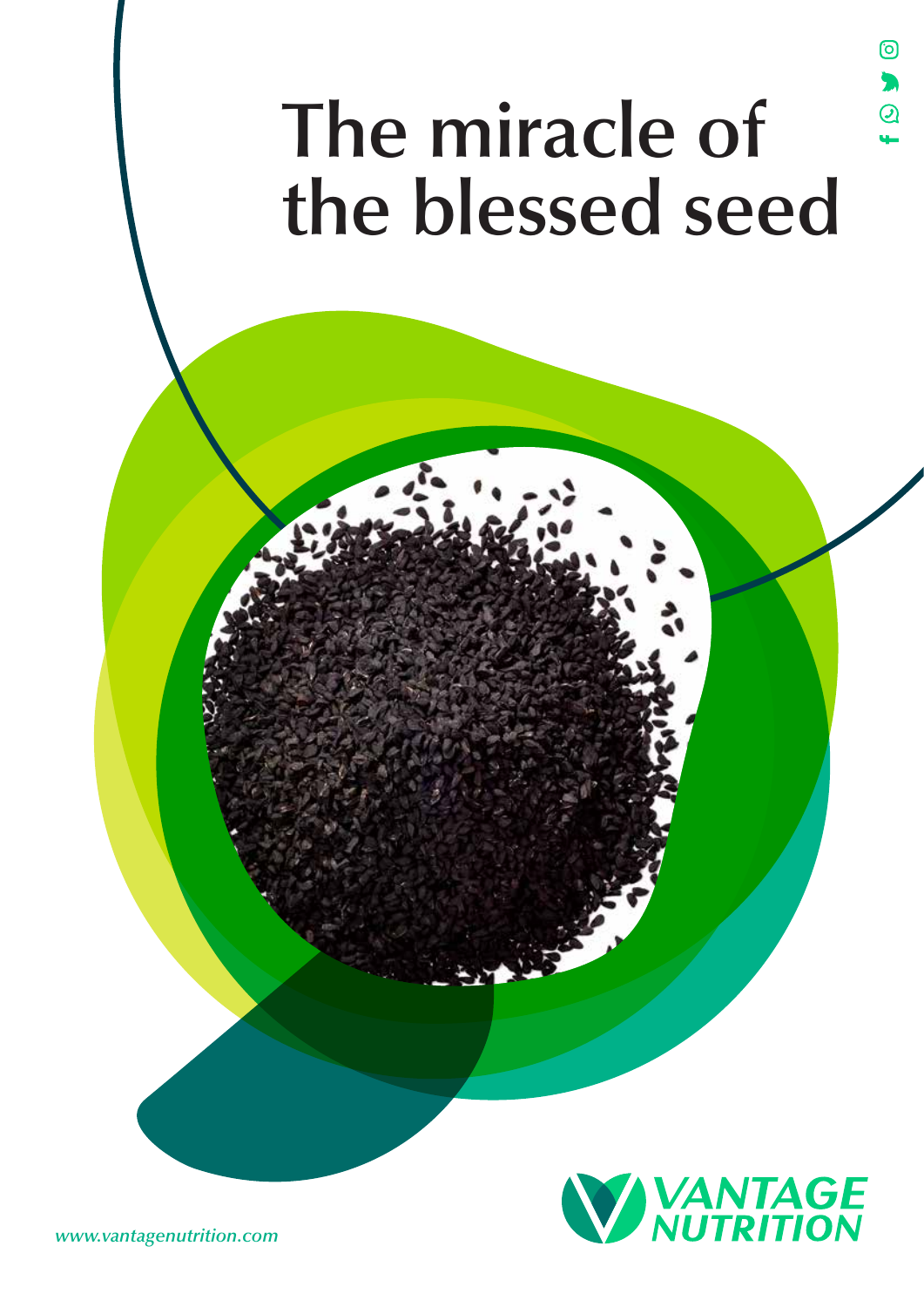## Immune health

It can now be stated with much certainty that human life in the aftermath of the pandemic will have changed forever with a shift in priorities for the better. One such priority is immune health. A survey conducted by Innova Insights shows that as a result of the pandemic, 54% of global consumers have spent time educating themselves on ingredients that can boost their immune health.1

As interest in proactive healthcare is growing among consumers, immune health will continue to remain in focus even in the post-COVID era with a strong inclination toward herbal and botanical ingredients. Of the many natural immunity boosting ingredients, black seed or black cumin *(Nigella sativa)* has generated immense attention among scientists.

The black seed oil market size that was over USD 15 million in 2018 is expected to reach at 25 million USD by 2026, growing at a CAGR of 8.5%.² 2020 witnessed an estimated 37% increase from 2019 in the launch of dietary supplements containing black seed. 1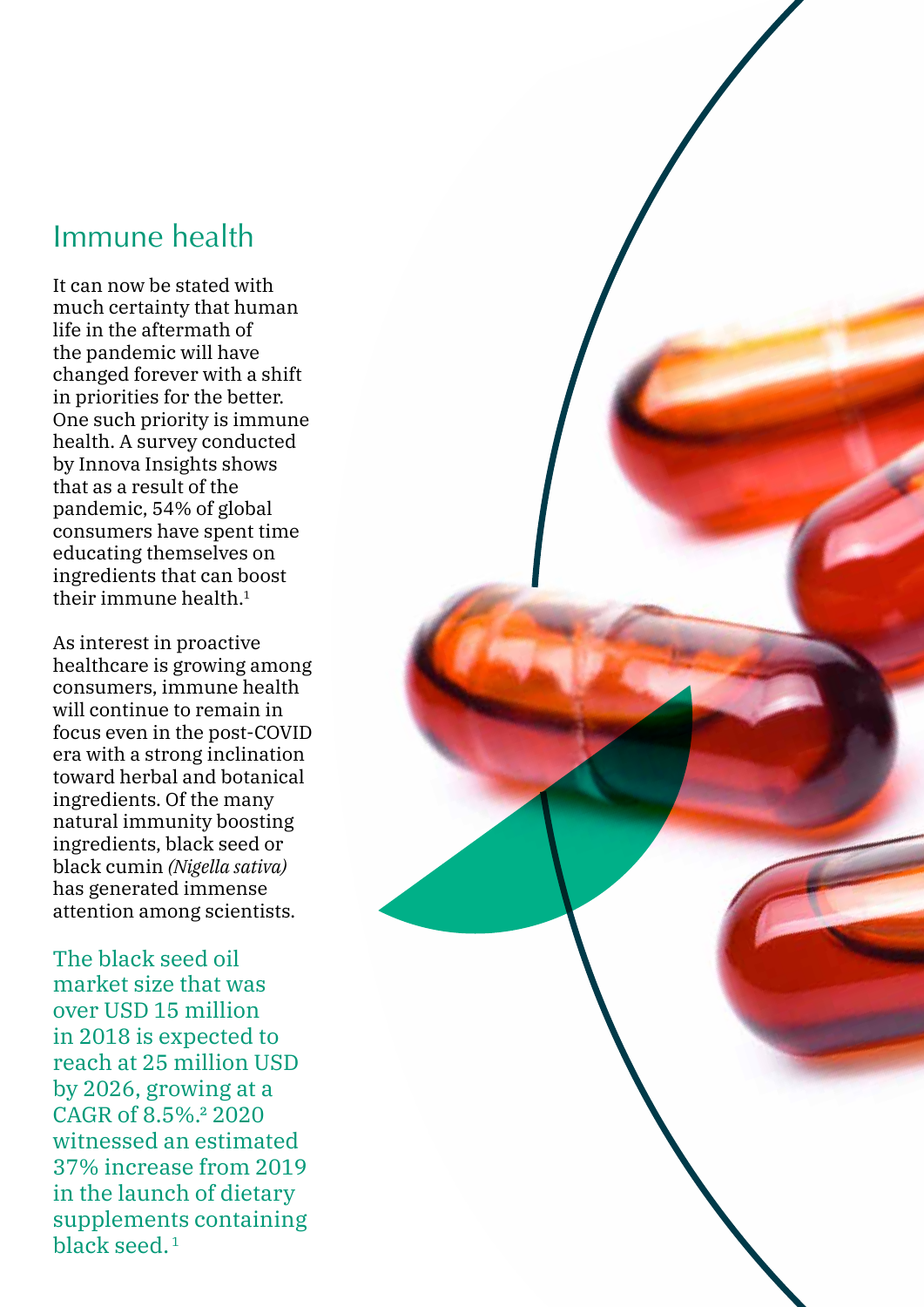## *Nigella Sativa-***The seed of blessing**

Nigella sativa has been used traditionally in different parts of the world to treat various human conditions pertaining to respiratory system, digestive system, liver, and immune function. It has been found to be medicinally effective against cancer, diabetes, inflammatory conditions, and various infections caused by bacteria, fungi, parasites, and viruses. The seeds of *N. sativa* have been reported to contain several bioactive compounds the most important one among these being thymoquinone (TO). It possesses antihistaminic, antioxidative and immunomodulator properties that can help treat a wide range of health conditions.Optimum performance of the immune system requires functioning of both the innate immunity and adaptive immunity. Innate immunity is non-specific that acts against all microbes the same way and does not involve specific recognition of a pathogen. It consists of nonspecific cells, (such as natural killer cells). Adaptive immunity

on the other hand is based on specific responses to specific antigens and is comprised of antibody-mediated immunity where B cells secrete antigen specific antibodies, and cell-mediated which has helper T (CD4) cells and cytolytic T (CD8) cells. Helper T cells are responsible for devising an immune response, whereas cytolytic T cells are the killer cells that travel to sites of infection and lyse infected cells. Together, they are critical for eliminating infections. A study found that the majority of subjects treated with *N. sativa* oil for 4 weeks showed a 55% increase in CD4 to CD8 T cells ratio, and a 30% increase in natural killer cell function, suggesting that *N. sativa* can enhance immune responses in human if administered on an ongoing basis.3

The antioxidant properties of *N.sativa* help it to scavenge free radicals making it a potential anti- inflammatory agent.

## **The time to act is now**

As consumers globally are seeking immunity enhancing and boosting solutions for protecting their immune health, it is important that nutraceutical companies respond responsibly and consider it an opportunity to innovate in this space.

### References

1. Innova Database: Innova Consumer Survey 2020. Average of UK, US, Spain, France, Brazil, India, Germany, Mexico, China and Indonesia

2. Global Market Insights; Black Seed Oil Market Share 2019-2025 Industry Trends Growth Report

3. Salem M. L. (2005). Immunomodulatory and therapeutic properties of the *Nigella sativa* L. seed.International Immunopharmacology, 5(13-14), 1749–1770. https://doi.org/10.1016/j. intimp.2005.06.008